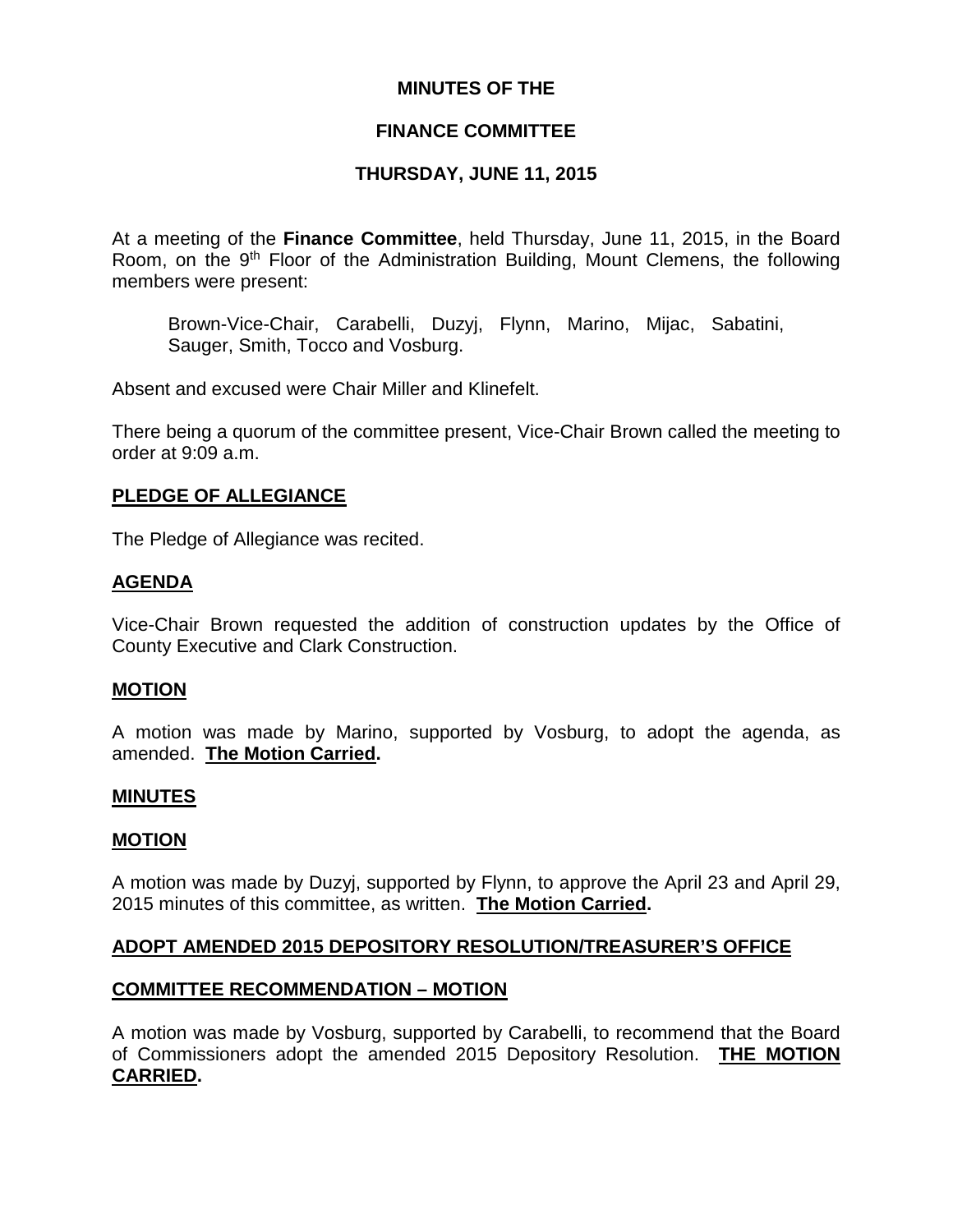# **ADOPT AMENDED CENTRAL CAMPUS BOND AUTHORIZING RESOLUTION/ FINANCE**

# **COMMITTEE RECOMMENDATION – MOTION**

A motion was made by Duzyj, supported by Marino, to recommend that the Board of Commissioners adopt the amended Central Campus Bond Authorizing Resolution.

The following commissioner spoke: Vosburg.

Vice-Chair Brown called for a vote on the motion and **THE MOTION CARRIED.**

# **RECOMMENDATIONS FROM 6-9-15 GOVERNMENT OPERATIONS COMMITTEE MEETING**

### **Giffels Webster**

# **COMMITTEE RECOMMENDATION – MOTION**

A motion was made by Carabelli, supported by Mijac, to recommend that the Board of Commissioners approve the Macomb County Monumentation Agreement with Giffels Webster in the amount of \$38,485 for Remonumentation grant year 2015; further, a copy of this Board of Commissioners' action is directed to be delivered forthwith to the Office of the County Executive. **THE MOTION CARRIED.**

### **Great Lakes Geomatics, LLC**

### **COMMITTEE RECOMMENDATION – MOTION**

A motion was made by Marino, supported by Sabatini, to recommend that the Board of Commissioners approve the Macomb County Monumentation Agreement with Great Lakes Geomatics, LLC in the amount of \$54,625 for Remonumentation grant year 2015; further, a copy of this Board of Commissioners' action is directed to be delivered forthwith to the Office of the County Executive. **THE MOTION CARRIED.**

### **Kennedy Surveying, Inc.**

# **COMMITTEE RECOMMENDATION – MOTION**

A motion was made by Duzyj, supported by Sauger, to recommend that the Board of Commissioners approve the Macomb County Monumentation Agreement with Kennedy Surveying, Inc. in the amount of \$38,085 for Remonumentation grant year 2015; further, a copy of this Board of Commissioners' action is directed to be delivered forthwith to the Office of the County Executive. **THE MOTION CARRIED.**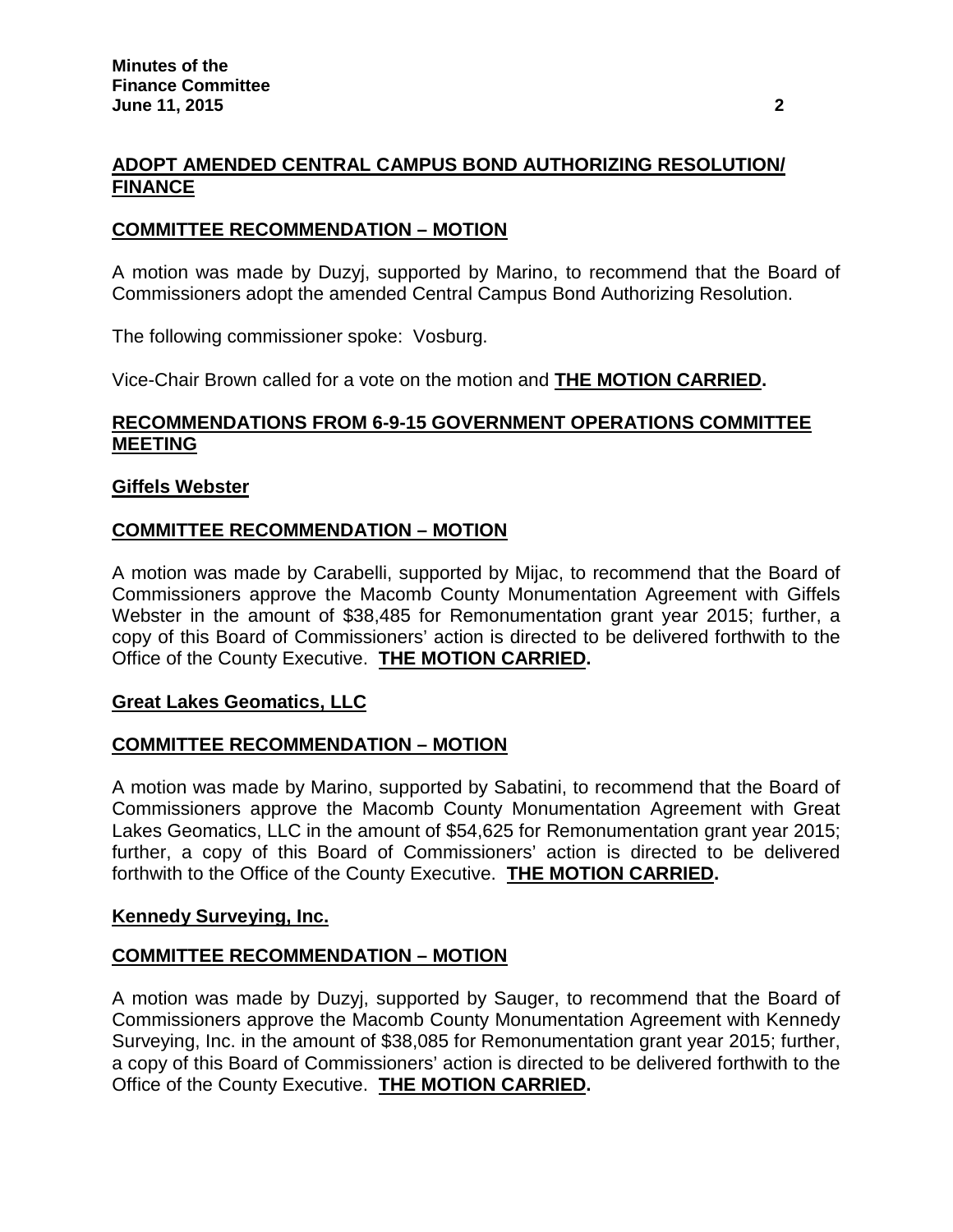### **Lehner Associates, Inc.**

### **COMMITTEE RECOMMENDATION – MOTION**

A motion was made by Vosburg, supported by Carabelli, to recommend that the Board of Commissioners approve the Macomb County Monumentation Agreement with Lehner Associates, Inc. in the amount of \$42,695 for Remonumentation grant year 2015; further, a copy of this Board of Commissioners' action is directed to be delivered forthwith to the Office of the County Executive. **THE MOTION CARRIED.**

### **Michigan Surveying, Inc.**

# **COMMITTEE RECOMMENDATION – MOTION**

A motion was made by Duzyj, supported by Marino, to recommend that the Board of Commissioners approve the Macomb County Monumentation Agreement with Michigan Surveying, Inc. in the amount of \$37,395 for Remonumentation grant year 2015; further, a copy of this Board of Commissioners' action is directed to be delivered forthwith to the Office of the County Executive. **THE MOTION CARRIED.**

### **Spalding DeDecker Associates, Inc.**

### **COMMITTEE RECOMMENDATION – MOTION**

A motion was made by Carabelli, supported by Smith, to recommend that the Board of Commissioners approve the Macomb County Monumentation Agreement with Spalding DeDecker Associates, Inc. in the amount of \$40,385 for Remonumentation grant year 2015; further, a copy of this Board of Commissioners' action is directed to be delivered forthwith to the Office of the County Executive. **THE MOTION CARRIED.**

### **FREECOM HILL COUNTY PARK USE LICENSE FOR 2015-2017/CORPORATION COUNSEL (REFERRED FROM 6-9 GOVERNMENT OPERATIONS COMMITTEE MEETING)**

Deputy Executive Mark Deldin gave an overview.

The following commissioner spoke: Carabelli.

# **COMMITTEE RECOMMENDATION – MOTION**

A motion was made by Carabelli, supported by Flynn, to recommend that the Board of Commissioners approve the 2015-2017 Freedom Hill County Park Use License which grants the event sponsor exclusive use of Freedom Hill Park grounds for the purpose of conducting family oriented, recreational, educational and cultural activities beneficial to the residents of and visitors to Macomb County. Such be limited to expressly identified dates not to exceed 18 days per year for years 2015, 2016 and 2017; further, a copy of this Board of Commissioners' action is directed to be delivered forthwith to the Office of the County Executive. **THE MOTION CARRIED.**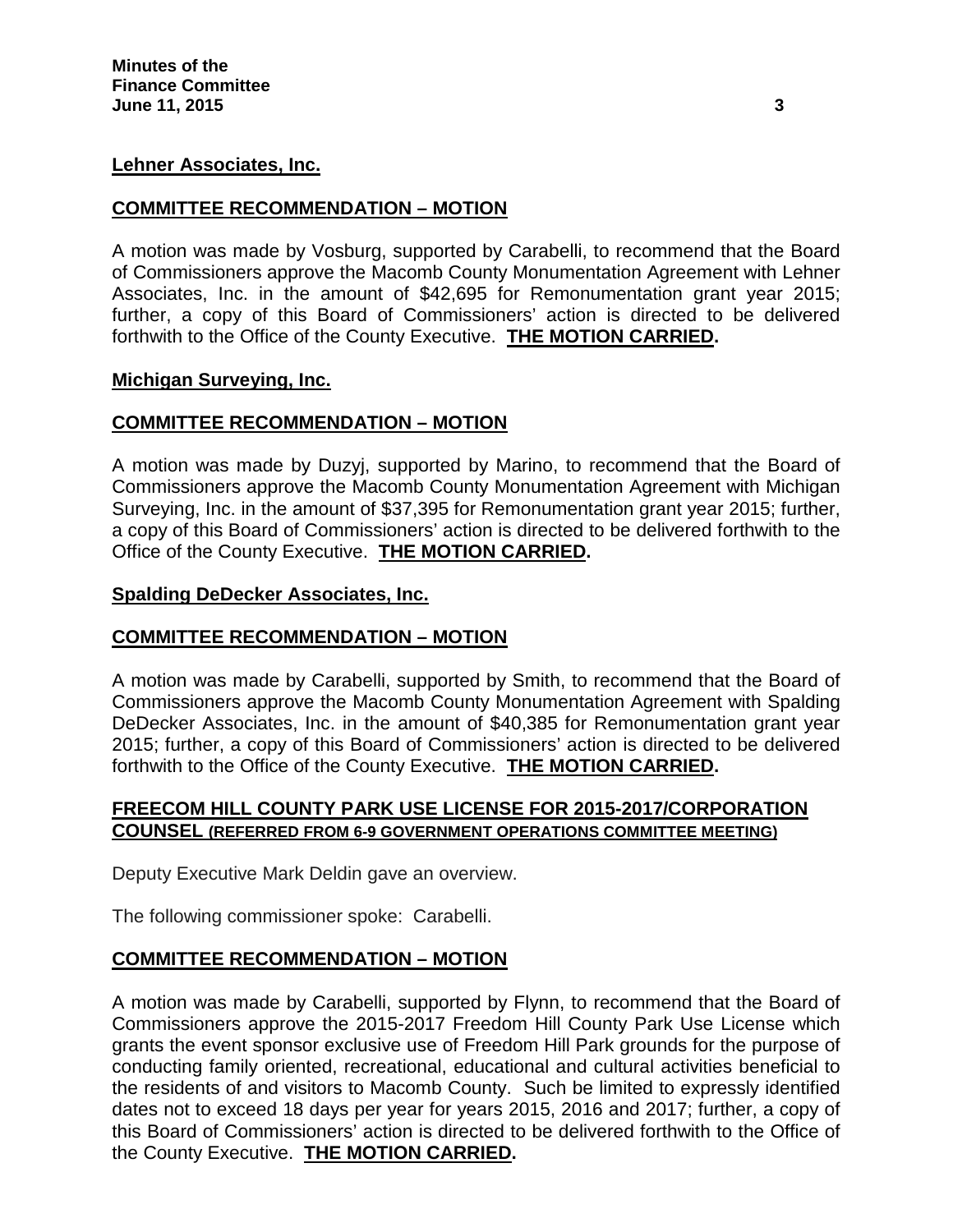# **Award of Bid & Contract to JSS-Macomb, LLC/Paving of Luchtman Road/ Department of Roads**

# **COMMITTEE RECOMMENDATION – MOTION**

A motion was made by Sabatini, supported by Marino, to recommend that the Board of Commissioners approve the award of bid and contract to pave Luchtman Road from 25 Mile to 26 Mile Road to JSS-Macomb, LLC in the amount of \$1,554,000; further, a copy of this Board of Commissioners' action is directed to be delivered forthwith to the Office of the County Executive. **THE MOTION CARRIED.**

# **Contract with MDOT/East Archer Bridge in Harrison Township/Department of Roads**

# **COMMITTEE RECOMMENDATION – MOTION**

A motion was made by Marino, supported by Carabelli, to recommend that the Board of Commissioners approve the MDOT contract outlining cost and scope of work for the replacement of the East Archer Bridge in Harrison Township; further, a copy of this Board of Commissioners' action is directed to be delivered forthwith to the Office of the County Executive. **THE MOTION CARRIED.**

# **Contract with MDOT/Metropolitan Parkway/Department of Roads**

# **COMMITTEE RECOMMENDATION – MOTION**

A motion was made by Smith, supported by Carabelli, to recommend that the Board of Commissioners approve the MDOT contract outlining cost and scope of work for the reconstruction and widening of Metropolitan Parkway from Groesbeck to Gratiot; further, a copy of this Board of Commissioners' action is directed to be delivered forthwith to the Office of the County Executive. **THE MOTION CARRIED.**

# **INFORMATIONAL UPDATE ON RFP PROCESS FOR NEW DEFINED CONTRIBUTION PLAN FOR MACOMB COUNTY**

Karen Bathanti, Human Resources Service Coordinator, gave an update on the RFP review process, indicating that Vanguard was chosen to manage the new Defined Contribution Plan for Macomb County. She said they will be working on the contract and summary plan description.

The following commissioners spoke: Flynn and Vosburg.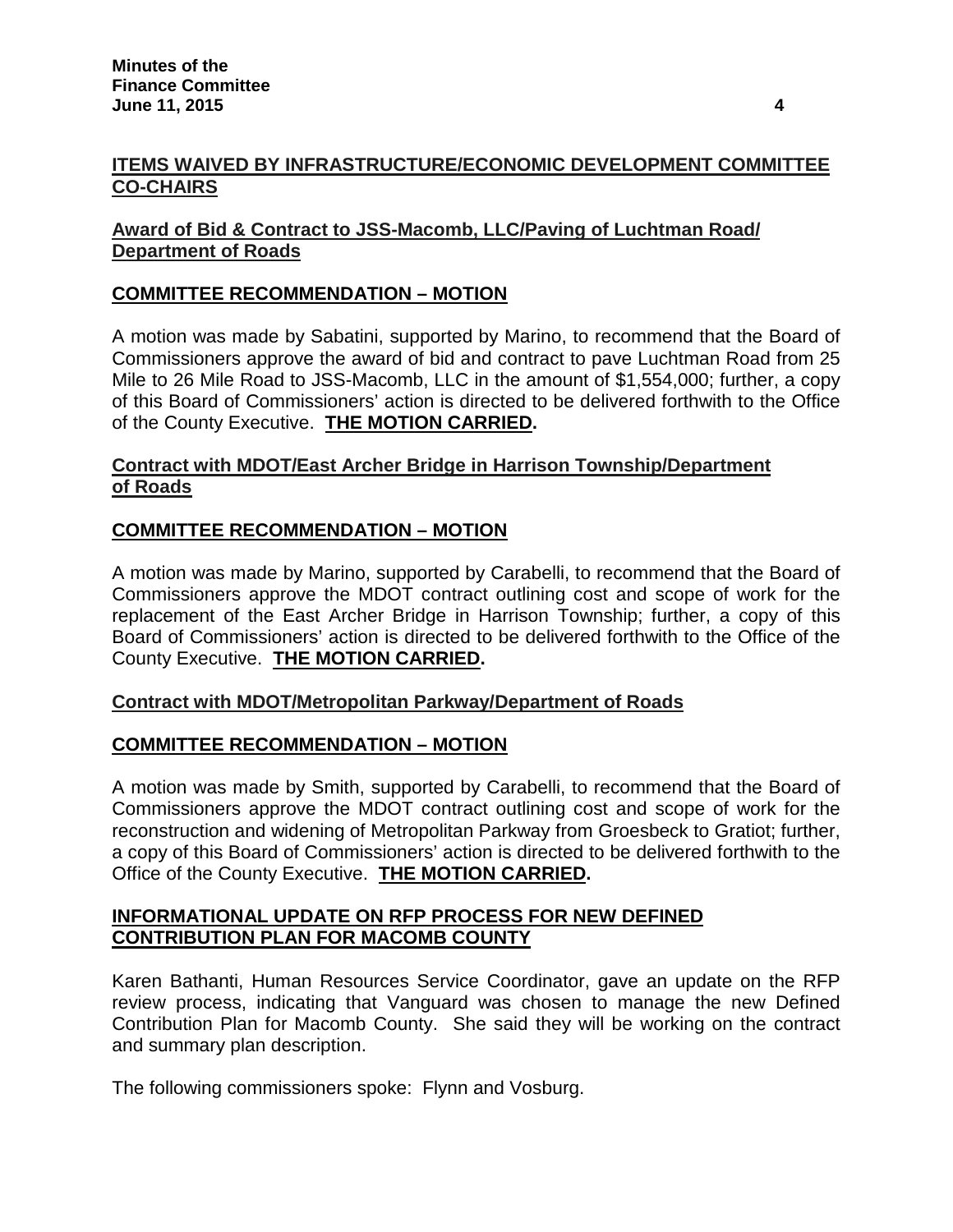### **MOTION**

A motion was made by Marino, supported by Carabelli, to receive and file the update provided on the RFP process for the new Defined Contribution Plan for Macomb County. **The Motion Carried.**

# **EXTENSION OF PART-TIME TEMPORARY EMPLOYEE/HUMAN RESOURCES AND LABOR RELATIONS**

### **COMMITTEE RECOMMENDATION – MOTION**

A motion was made by Sauger, supported by Carabelli, to recommend that the Board of Commissioners approve the Human Resources and Labor Relations Department to extend the part-time temporary employment of Cynthia Hudson, Position Control Specialist (retired 02-27-15) in the Human Resources and Labor Relations Department, previously approved on February 12, 2015, for a period not to exceed an additional 60 hours; further, a copy of this Board of Commissioners' action is directed to be delivered forthwith to the Office of the County Executive. **THE MOTION CARRIED.**

### **Update on Downtown Campus Construction Projects**

Information packets were distributed pertaining to the initial bids received for the new parking deck structure and the old County Building renovations.

Deputy Executive Mark Deldin noted that all future reports will be provided at the Infrastructure/Economic Development Committee meetings.

Jeff Atkins from Plante Moran Cresa and Brad Pries from Clark Construction Company were present. A summary of the bid information was provided.

The following commissioners spoke: Brown, Carabelli and Sabatini.

### **MOTION**

A motion was made by Carabelli, supported by Mijac, to receive and file the update provided on the Downtown Campus Construction Projects. **The Motion Carried.**

### **EXECUTIVE SESSION TO DISCUSS LABOR NEGOTIATIONS**

#### **MOTION**

A motion was made by Marino, supported by Duzyj, to enter into Executive Session for the purpose of discussing labor negotiations. **The Motion Carried.**

In accordance with the motion, committee entered Executive Session at 9:29 a.m., with it concluding at 9:33 a.m.